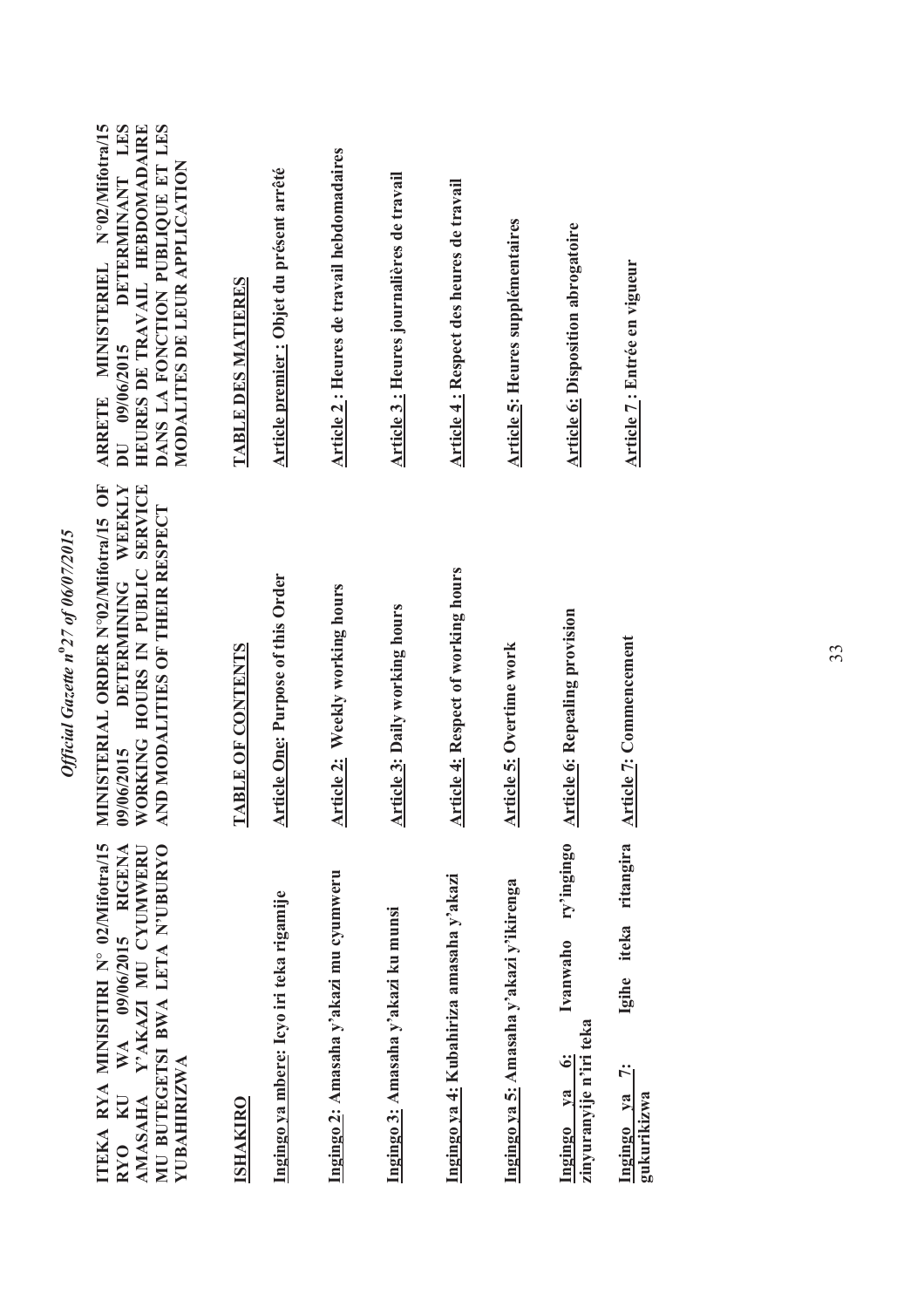| Après examen et adoption par le Conseil des<br>hebdomadaire dans la fonction publique et les<br>Le présent arrêté détermine les heures de travail<br>Article premier : Objet du présent arrêté<br>Ministres, en sa séance du 14/04/2015;<br>modalités de leur application<br><b>ARRETE:</b> | After consideration and approval by the Cabinet<br>This Order determines weekly working hours in<br>public service and modalities of their respect.<br><b>Article One: Purpose of this Order</b><br>its session of $14/04/2015$<br>complemented to date;<br><b>ORDERS</b><br>$\Xi$ | yateranye ku wa<br>Iri teka rigena amasaha y'akazi mu cyumweru<br>14/04/2015 imaze kubisuzuma no kubyemeza;<br>mu butegetsi bwa Leta n'uburyo yubahirizwa.<br>ryahinduwe kandi ryujujwe kugeza ubu;<br><u>igingo ya mbere:</u> Icyo iri teka rigamije<br>Inama y'Abaminisitiri<br>ATEGETSE: |
|---------------------------------------------------------------------------------------------------------------------------------------------------------------------------------------------------------------------------------------------------------------------------------------------|------------------------------------------------------------------------------------------------------------------------------------------------------------------------------------------------------------------------------------------------------------------------------------|---------------------------------------------------------------------------------------------------------------------------------------------------------------------------------------------------------------------------------------------------------------------------------------------|
|                                                                                                                                                                                                                                                                                             |                                                                                                                                                                                                                                                                                    |                                                                                                                                                                                                                                                                                             |
|                                                                                                                                                                                                                                                                                             |                                                                                                                                                                                                                                                                                    |                                                                                                                                                                                                                                                                                             |
| fixant la durée hebdomadaire du travail dans les<br>services publics tel que modifié et complété à ce<br>Revu l'Arrêté Ministériel n° 15/19 du 13/06/2003<br>jour;                                                                                                                          | Having reviewed Ministerial Order n° 15/19 of<br>13/06/2003 concerning weekly duration hours<br>and<br>modified<br>as<br>within public service                                                                                                                                     | Asubiye ku Iteka rya Minisitiri n° 15/19 ryo ku<br>cyumweru mu nzego z'imirimo ya Leta nk'uko<br>wa 13/06/2003 rigena amasaha y'akazi mu                                                                                                                                                    |
| Vu la Loi n° 86/2013/2012 du 11/09/2013 portant<br>publique,<br>général de la fonction<br>spécialement en son article 15;<br>statut                                                                                                                                                         | Pursuant to Law n° 86/2013 of the 11/09/ 2013<br>governing the general statute of public service,<br>especially in Article 15.                                                                                                                                                     | Ashingiye ku Itegeko n° 86/2013 ryo ku wa<br>Abakozi ba Leta, cyane cyane mu ngingo yaryo<br>11/09/2013. rishyiraho sitati rusange igenga<br>ya 15;                                                                                                                                         |
| du 04 Juin 2003 telle que révisée à ce jour,<br>Vu la Constitution de la République du Rwanda<br>spécialement en ses articles 120, 121 et 201;                                                                                                                                              | Pursuant to the Constitution of the Republic of<br>Rwanda of 04 June 2003 as amended to date,<br>especially in Articles 120, 121 and 201;                                                                                                                                          | ryavuguruwe kugeza ubu, cyane cyane mu<br>Ashingiye ku Itegeko Nshinga rya Repubulika<br>y'u Rwanda ryo ku wa 04 Kamena 2003 nk'uko<br>ngingo zaryo iya, iya 120, iya 121 n'iya 201;                                                                                                        |
| Le Ministre de la Fonction Publique et du<br>Travail;                                                                                                                                                                                                                                       | The Minister of Public Service and Labour;                                                                                                                                                                                                                                         | Minisitiri w'Abakozi ba Leta n'Umurimo;                                                                                                                                                                                                                                                     |
| DANS LA FONCTION PUBLIQUE ET LES<br>N°02/Mifotra/15<br>DETERMINANT LES<br>HEURES DE TRAVAIL HEBDOMADAIRE<br>MODALITES DE LEUR APPLICATION<br><b>MINISTERIEL</b><br>DU 09/06/2015<br><b>ARRETE</b>                                                                                           | N°02/Mifotra/15<br>DETERMINING WEEKLY<br>WORKING HOURS IN PUBLIC SERVICE<br>AND MODALITIES OF THEIR RESPECT<br>ORDER<br>MINISTERIAL<br>F 09/06/2015<br>ō                                                                                                                           | ITEKA RYA MINISITIRI N°02/Mifotra/15<br>AMASAHA YAKAZI MU CYUMWERU<br>MU BUTEGETSI BWA LETA N'UBURYO<br>RYO KU WA 09/06/2015 RIGENA<br>YUBAHIRIZWA                                                                                                                                          |

34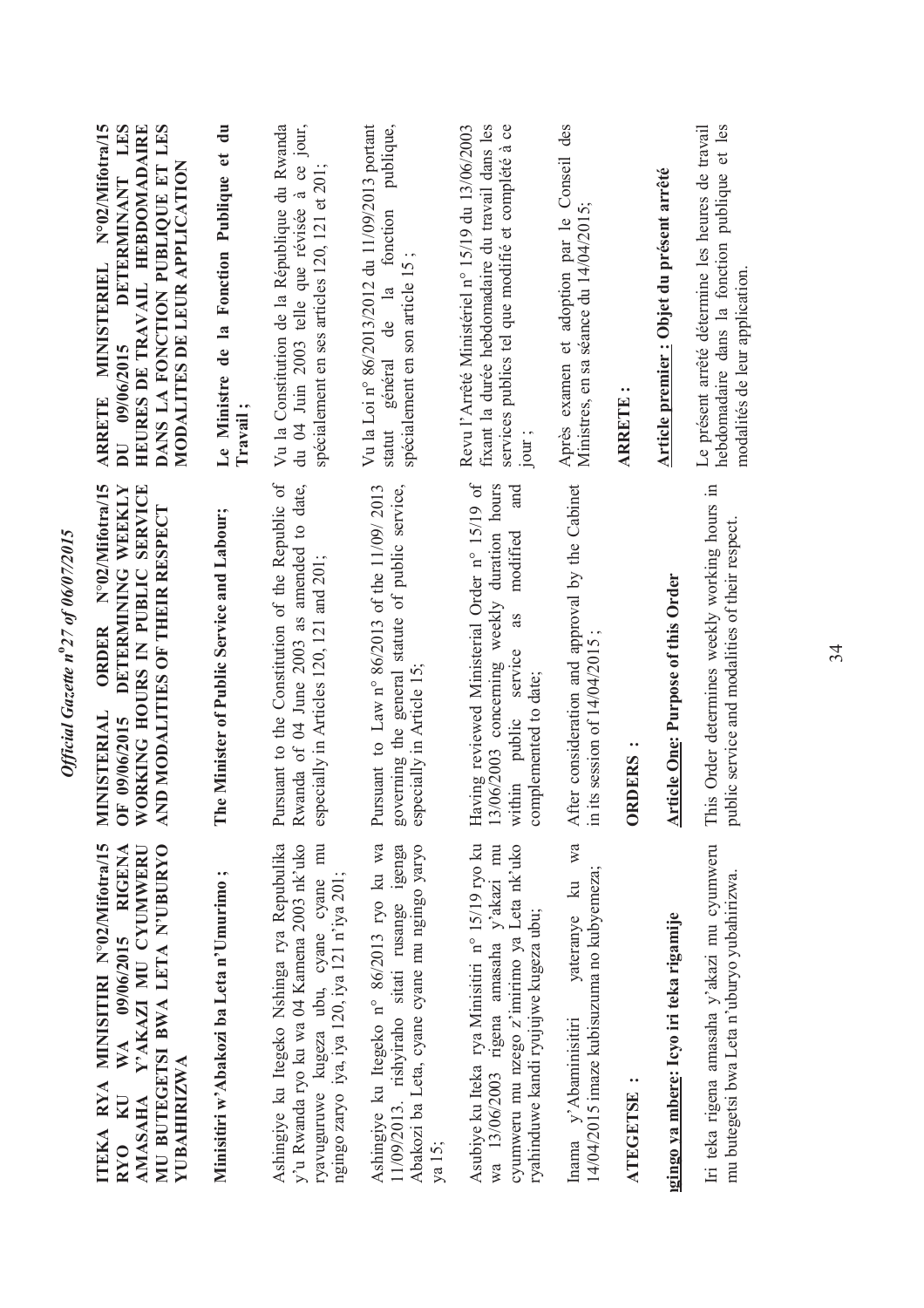| Ingingo 2: Amasaha y'akazi mu cyumweru                                                                                                                                                                                                      | Article 2: Weekly working hours                                                                                                                                                                                           | Article 2: Heures de travail hebdomadaires                                                                                                                                                                                                          |
|---------------------------------------------------------------------------------------------------------------------------------------------------------------------------------------------------------------------------------------------|---------------------------------------------------------------------------------------------------------------------------------------------------------------------------------------------------------------------------|-----------------------------------------------------------------------------------------------------------------------------------------------------------------------------------------------------------------------------------------------------|
| Amasaha y'akazi mu cyumweru ku Bakozi ba<br>Leta ni amasaha mirongo ine n'atanu (45).                                                                                                                                                       | The working hours in public service shall be forty<br>five (45) per week                                                                                                                                                  | hebdomadaire dans la<br>fixées à quarante-cinq<br>fonction publique sont<br>Les heures de travail<br>heures $(45)$                                                                                                                                  |
| Ingingo 3: Amasaha y'akazi ku munsi                                                                                                                                                                                                         | rticle 3: Daily working hours<br>ᆌ                                                                                                                                                                                        | Article 3: Heures journalières de travail                                                                                                                                                                                                           |
| Amasaha y'akazi y'abakozi ba Leta ku munsi ni<br>amasaha icyenda (9), akorwa buri munsi, kuva<br>ku wa mbere kugera ku wa gatanu.                                                                                                           | Daily working hours in public service shall be<br>nine (9) hours from Monday to Friday.                                                                                                                                   | Les heures journalières de travail dans la fonction<br>publique sont fixées à neuf (9) heures par jour, de<br>lundi à vendredi.                                                                                                                     |
| Amasaha y'akazi y'abakozi ba Leta ku munsi<br>akorwa ku buryo akazi gatangira saa moya za mu<br>z'umugoroba, hagati harimo ikiruhuko cy'isaha<br>saa kumi n'imwe<br>imwe gitangira saa sita kikarangira saa saba.<br>gitondo kakageza       | Daily working hours in public service shall start<br>from 7 a.m up to 5 p.m with a break of one hour<br>running from 12 noon up to 1.p.m. shall be for<br>break time.                                                     | Les heures journalières de travail dans la fonction<br>publique commencent à partir de sept heures du<br>d'une heure à partir de douze heures à treize<br>matin jusqu'à dix-sept heures avec une pause<br>heures                                    |
| Buri wa Gatanu uhereye saa cyenda z'amanywa<br>kugeza saa kumi n'imwe, amasaha y'akazi<br>akorwamo siporo.                                                                                                                                  | sports<br>of every Friday starting from<br>be reserved to<br>shall<br>5p.m.<br>Working hours<br>$3p.m.$ to<br>activities                                                                                                  | les heures de travail sont réservées aux activités<br>Chaque vendredi à partir de partir de 15h à 17h<br>sportives                                                                                                                                  |
| zijyanye<br>n'umwihariko w'akazi, Minisitiri ufite abakozi<br>uruhushya rwanditse rwemerera urwego rwa Leta<br>gutanga<br>kugena ukundi ingengabihe y'amasaha y'akazi.<br>ba Leta mu nshingano ze ashobora<br>Hashingiwe ku mpamvu zifatika | Upon justified reasons linked to specific nature of<br>the work, the Minister responsible for public<br>service may issue a written authorization to an<br>institution wishing to reschedule its daily work<br>time table | Sur des raisons justifiées liées à la nature<br>spécifique du travail, le Ministre ayant la fonction<br>publique dans ses attributions peut autoriser par<br>réorganiser<br>à<br>écrit, une institution publique<br>l'horaire de travail quotidien. |
| Ingingo ya 4: Kubahiriza amasaha y'akazi                                                                                                                                                                                                    | <b>Article 4: Respect of working hours</b>                                                                                                                                                                                | Article 4: Respect des heures du travail                                                                                                                                                                                                            |
| bw'ikoranabuhanga bugezweho bucunga uko<br>Buri Rwego rwa Leta rugomba kugira uburyo<br>Kutubahiriza amasaha y'akazi ni ikosa ryo mu<br>amasaha y'akazi.<br>bubahiriza<br>abakozi<br>kazi                                                   | ised system to manage attendances of public<br>servants. Non respect of working hours shall<br>Every public institution shall have a modern IT<br>constitute a disciplinary fault<br>.<br>Ba                              | moderne d'informatique servant à gérer les<br>Toute institution publique doit avoir un système<br>présences des agents de l'Etat. Le non-respect des<br>heures de travail constitue une faute disciplinaire.                                        |

*Official Gazette n***o***27 of 06/07/2015* 

Official Gazette nº27 of 06/07/2015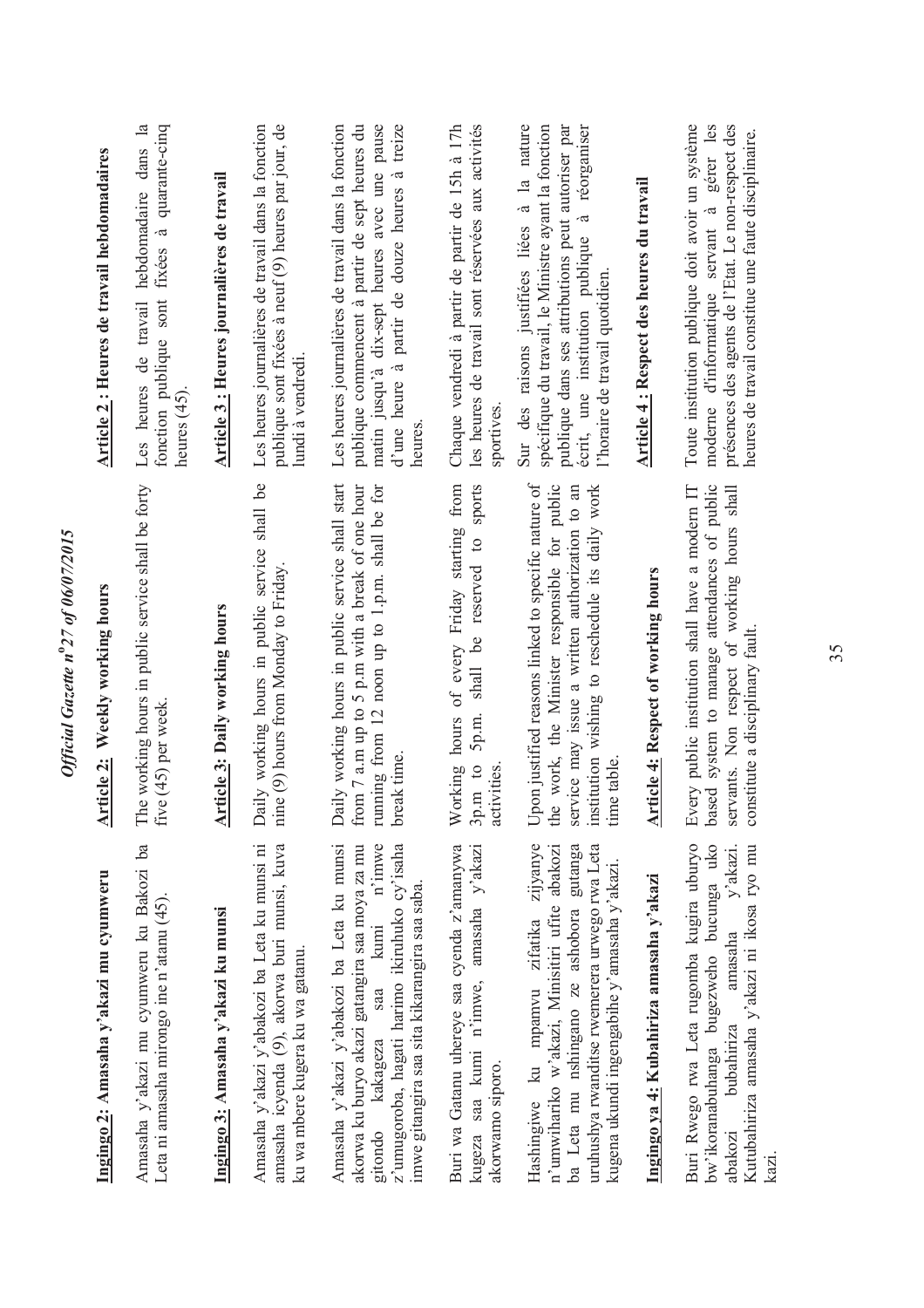| Ingingo ya 5: Amasaha y'akazi y'ikirenga                                                                                                                                                                                                                                                                                                                                                                                                 | <b>Article 5: Overtime work</b>                                                                                                                                                                                                                                                                                                                                                                                                                        | <b>Article 5: Heures supplémentaires</b>                                                                                                                                                                                                                                                                                                                                                                                                         |
|------------------------------------------------------------------------------------------------------------------------------------------------------------------------------------------------------------------------------------------------------------------------------------------------------------------------------------------------------------------------------------------------------------------------------------------|--------------------------------------------------------------------------------------------------------------------------------------------------------------------------------------------------------------------------------------------------------------------------------------------------------------------------------------------------------------------------------------------------------------------------------------------------------|--------------------------------------------------------------------------------------------------------------------------------------------------------------------------------------------------------------------------------------------------------------------------------------------------------------------------------------------------------------------------------------------------------------------------------------------------|
| Mu gihe umukozi wa Leta yakoze amasaha<br>y'ikirenga mu nyungu z'imirimo ashinzwe<br>kazi, uwo mukozi agira uburenganzira bwo<br>y'ikirenga yakozemo akazi. Icyo kiruhuko<br>gihwanye n'amasaha y'ikirenga kigira agaciro<br>kumwe kubarwa uhereye igihe gukora amasaha<br>guhabwa amasaha y'ikiruhuko angana n'amasaha<br>bikaba byemejwe n'umuyobozi umukuriye mu<br>kandi kigafatwa mu gihe kitarenze ukwezi<br>y'ikirenga byabereye. | case of overtime work done in the interest of<br>shall have validity and be taken within a period of<br>services falling under duties and responsibilities<br>a public servant as approved by immediate<br>supervisor, the public servant shall have right to<br>get compensated by being given hours of rest<br>equal to hours spent on overtime work. Such rest<br>one month starting from the date of overtime<br>work.<br>$\mathbb{H}$<br>$\sigma$ | suivant ses responsabilités, cet agent a le droit<br>supplémentaires. Ce repos est valide et est pris au<br>partir de la date de travail pendant les heures<br>Si un agent de l'Etat a travaillé pendant des<br>heures supplémentaires dans l'intérêt du service<br>heures passées à travailler pendant les heures<br>$\dot{a}$<br>d'être compensé en termes de repos égal aux<br>cours d'une période n'excédant pas un mois<br>supplémentaires. |
| Inyandiko isaba guhabwa amasaha y'ikiruhuko<br>igomba kugaragaza neza ko amasaha y'ikirenga<br>yakozwe mu nyungu z'akazi.                                                                                                                                                                                                                                                                                                                | Written request for compensation shall clearly<br>indicate how the overtime work was done in the<br>interest of service.                                                                                                                                                                                                                                                                                                                               | clairement que les heures supplémentaires ont été<br>La demande écrite de compensation doit indiquer<br>dues dans l'intérêt de service.                                                                                                                                                                                                                                                                                                          |
| Kwishyura amasaha y'ikirenga mu mafaranga<br>birabujijwe mu butegetsi bwa Leta.                                                                                                                                                                                                                                                                                                                                                          | Monetary compensation for overtime work is<br>prohibited in public service.                                                                                                                                                                                                                                                                                                                                                                            | pour les heures<br>la fonction<br>dans<br>La compensation monétaire<br>supplémentaires est interdite<br>publique.                                                                                                                                                                                                                                                                                                                                |
| ry'ingingo<br>Ivanwaho<br>zinyuranyije n'iri teka<br>$\ddot{\bullet}$<br>$1$<br>Ingingo                                                                                                                                                                                                                                                                                                                                                  | <b>Article 6: Repealing provision</b>                                                                                                                                                                                                                                                                                                                                                                                                                  | <b>Article 6: Disposition abrogatoire</b>                                                                                                                                                                                                                                                                                                                                                                                                        |
| $\equiv$<br>abanziriza<br>zinyuranyije na ryo zivanyweho.<br>z'amateka<br>zose<br>Ingingo                                                                                                                                                                                                                                                                                                                                                | All prior provisions contrary to this Order are<br>hereby repealed                                                                                                                                                                                                                                                                                                                                                                                     | Toutes les dispositions antérieures contraires au<br>présent arrêté sont abrogées.                                                                                                                                                                                                                                                                                                                                                               |
| ritangira<br>iteka<br>Igihe<br>Ń<br>$1$<br>gukurikizwa<br>Ingingo                                                                                                                                                                                                                                                                                                                                                                        | <b>Article 7:</b> Commencement                                                                                                                                                                                                                                                                                                                                                                                                                         | Article 7: Entrée en vigueur                                                                                                                                                                                                                                                                                                                                                                                                                     |
| ritangarijweho mu Igazeti ya Leta ya Repubulika<br>umunsi<br>gukurikizwa<br>ritangira<br>y'u Rwanda.<br>teka<br>$\overline{\mathbb{H}}$                                                                                                                                                                                                                                                                                                  | This Order shall come into force on the date of its<br>the<br>Gazette of<br>Official<br>publication in the<br>Republic of Rwanda                                                                                                                                                                                                                                                                                                                       | publication au Journal Officiel de la République<br>Le présent arrêté entre en vigueur le jour de sa<br>du Rwanda                                                                                                                                                                                                                                                                                                                                |
| Kigali, ku wa 09/06/2015                                                                                                                                                                                                                                                                                                                                                                                                                 | Kigali, on 09/06/2015                                                                                                                                                                                                                                                                                                                                                                                                                                  | Kigali, le 09/06/2015                                                                                                                                                                                                                                                                                                                                                                                                                            |

*Official Gazette n***o***27 of 06/07/2015* 

Official Gazette nº27 of 06/07/2015

36